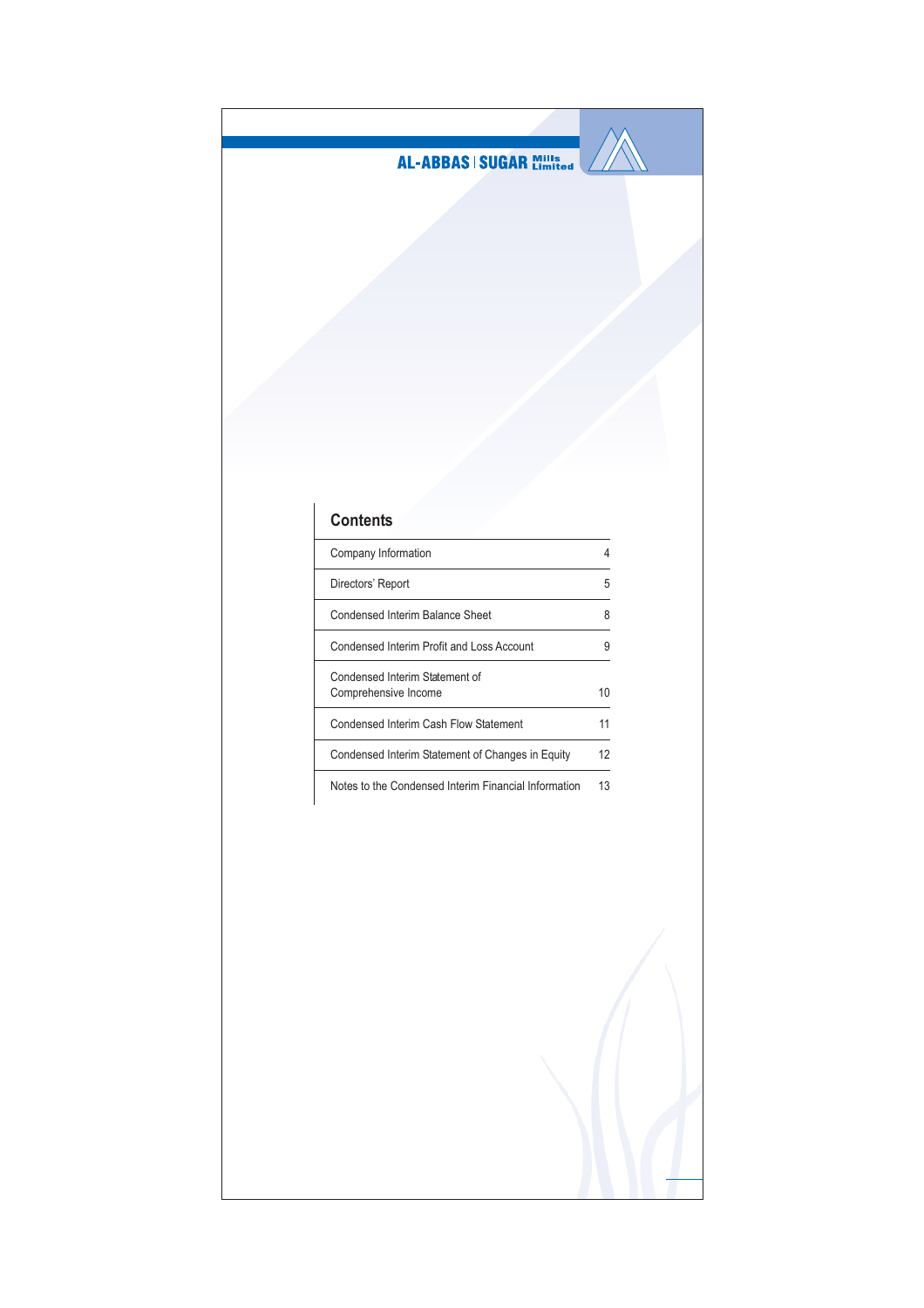## **COMPANY INFORMATION**

### **BOARD OF DIRECTORS**

Muhammad Iqbal Usman Shunaid Qureshi Asim Ghani Duraid Qureshi Jahangir Siddiqui Muhammad Salman Husain Chawala Abdul Hamid Ahmed Dagia

**COMPANY SECRETARY** Muhammad Suleman Kanjiani - FCA

**CHIEF FINANCIAL OFFICER** Zuhair Abbas - ACA

**AUDIT COMMITTEE** 

Muhammad Iqbal Usman Jahangir Siddiqui Asim Ghani Duraid Qureshi Safar Ali - ACA

**AUDITORS** Hyder Bhimji & Co.

**LEGAL ADVISOR** Usmani & Iqbal

**RANKERS** Al-Baraka Islamic Bank Limited Allied Bank Limited **Bank Al-falah Limited** Bank Islami Pakistan Limited Barclays Bank Plc Pakistan Faysal Bank Limited Habib Bank Limited Habib Metropolitan Bank Limited **JS Bank Limited KASB Bank Limited MCB Bank Limited** Meezan Bank Limited National Bank of Pakistan **Standard Chartered Bank United Bank Limited** 

**REGISTERED OFFICE** 2nd Floor, Pardesi House, Survey No. 2/1, R.Y. 16, Old Queens Road, Karachi - 74000 Tel: 92-21-111-111-224 Fax: 92-21-32470090 Website: www.aasml.com

#### **SHARE REGISTRAR OFFICE**

Technology Trade (Pvt.) Ltd.<br>Dagia House, 241-C. Block-2, P.E.C.H.S., Off. Shahrah-e-Quaideen, Karachi.

**FACTORIES LOCATIONS** 1) Mirwah Gorchani, Distt. Mirpurkhas, Sindh

 $\overline{4}$ 

2) Main National Highway, Dhabeji, Sindh

Chairman Chief Executive Director Director Director Director **Director** 

Chairman Member Member Member Secretary

**Chartered Accountants** 

Advocate & Solicitors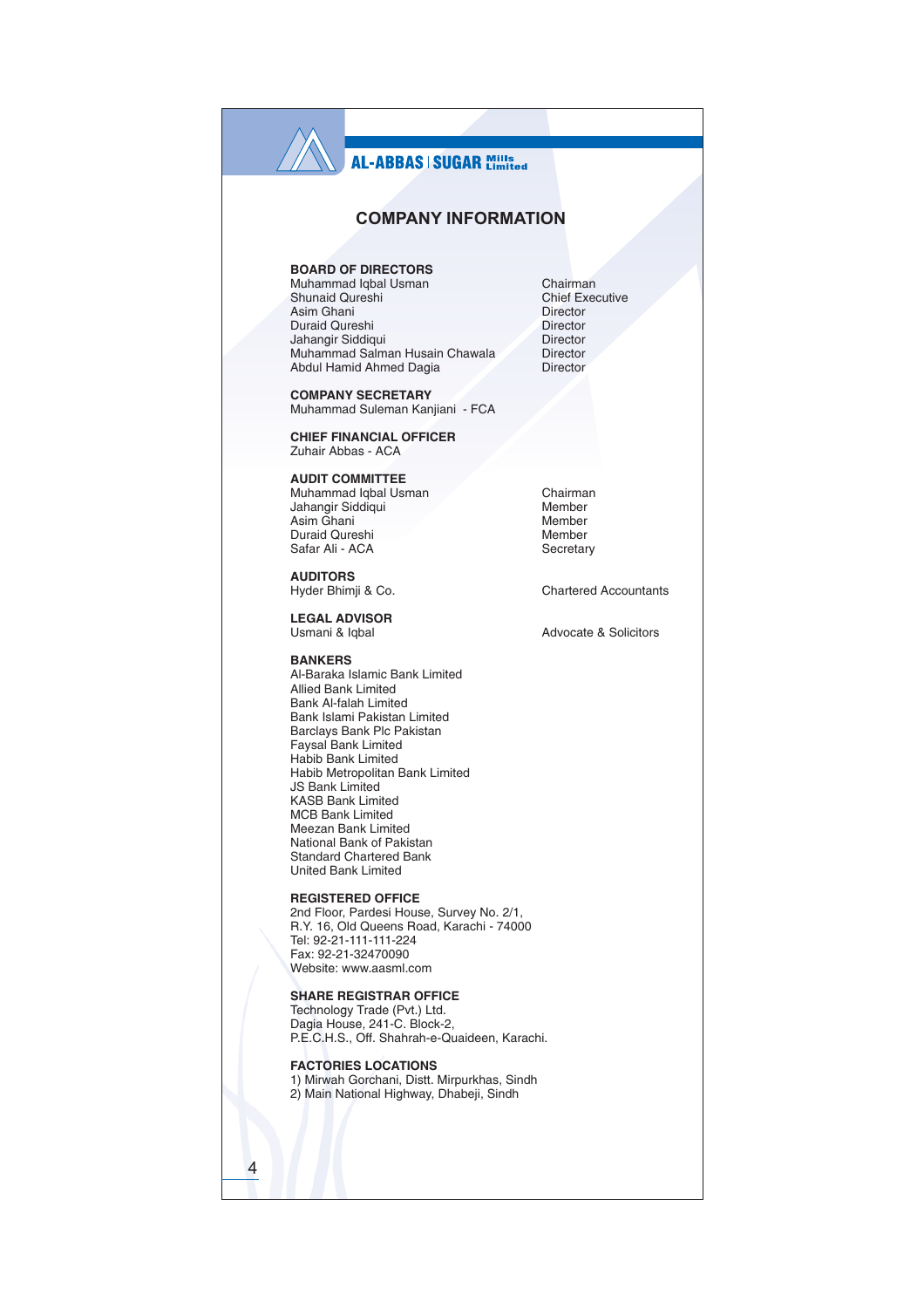### **DIRECTORS' REPORT**

The directors are pleased to present the condensed interim financial information for the nine months ended June 30, 2011.

The financial results of the Company during the period under review compared with the corresponding period are summarized below:

The profit and loss account for the nine months period ended June 30, 2011 under review is as follows:

|                                   | Nine months<br>ended June<br>30.2011             | Nine months<br>ended June<br>30.2010 |
|-----------------------------------|--------------------------------------------------|--------------------------------------|
|                                   | $\leftarrow$ (Rupees in thousands) $\rightarrow$ |                                      |
| <b>Operating profit</b>           | 583,433                                          | 422.841                              |
| Other operating income            | 36,150                                           | 51,439                               |
|                                   | 619.583                                          | 474.280                              |
| Finance costs                     | (274, 353)                                       | (239, 512)                           |
| Profit before taxation            | 345,230                                          | 234,768                              |
| Provision for taxation            | (48, 827)                                        | (75, 970)                            |
| Loss from discontinued operations | (25, 943)                                        |                                      |
| Profit after taxation             | 270,460                                          | 158,798                              |
| Basic earnings per share (Rupees) | 15.57                                            | 9.15                                 |

### **OPERATING RESULTS**

During the nine months ended June 30, 2011, your Company has earned profit after tax amounting to Rs. 270.460 million as compared to the profit after tax of Rs. 158.798 million of the corresponding period of last year registering increase of Rs. 111.662 million in overall profitability.

The division - wise performance is presented below:

### **Sugar Division**

The financial and operational performance is given below:

### **Financial performance**

|                                                                                                                                                         | Nine months<br>ended June<br>30, 2011                      | Nine months<br>ended June<br>30, 2010<br>← (Rupees in thousands) ← |
|---------------------------------------------------------------------------------------------------------------------------------------------------------|------------------------------------------------------------|--------------------------------------------------------------------|
| Sales - Net<br>Cost of sales<br>Gross profit<br>Distribution cost<br>Segment result                                                                     | 2,373,534<br>(2,010,942)<br>362,592<br>(8, 787)<br>353,805 | 2,590,200<br>(2, 251, 954)<br>338,246<br>(6, 614)<br>331,632       |
| <b>Operational performance</b>                                                                                                                          | 2010-11                                                    | 2009-10                                                            |
| Date of start of season<br>No. of days worked<br>Crushing (M. Tons)<br>Production from sugarcane (M. Tons)<br>Recovery (%)<br>Production from raw sugar | Nov 03, 2010<br>137<br>594,000<br>60,395<br>10.17<br>3,597 | Nov 11, 2009<br>126<br>549,629<br>57,130<br>10.40<br><b>NIL</b>    |
|                                                                                                                                                         |                                                            | 5                                                                  |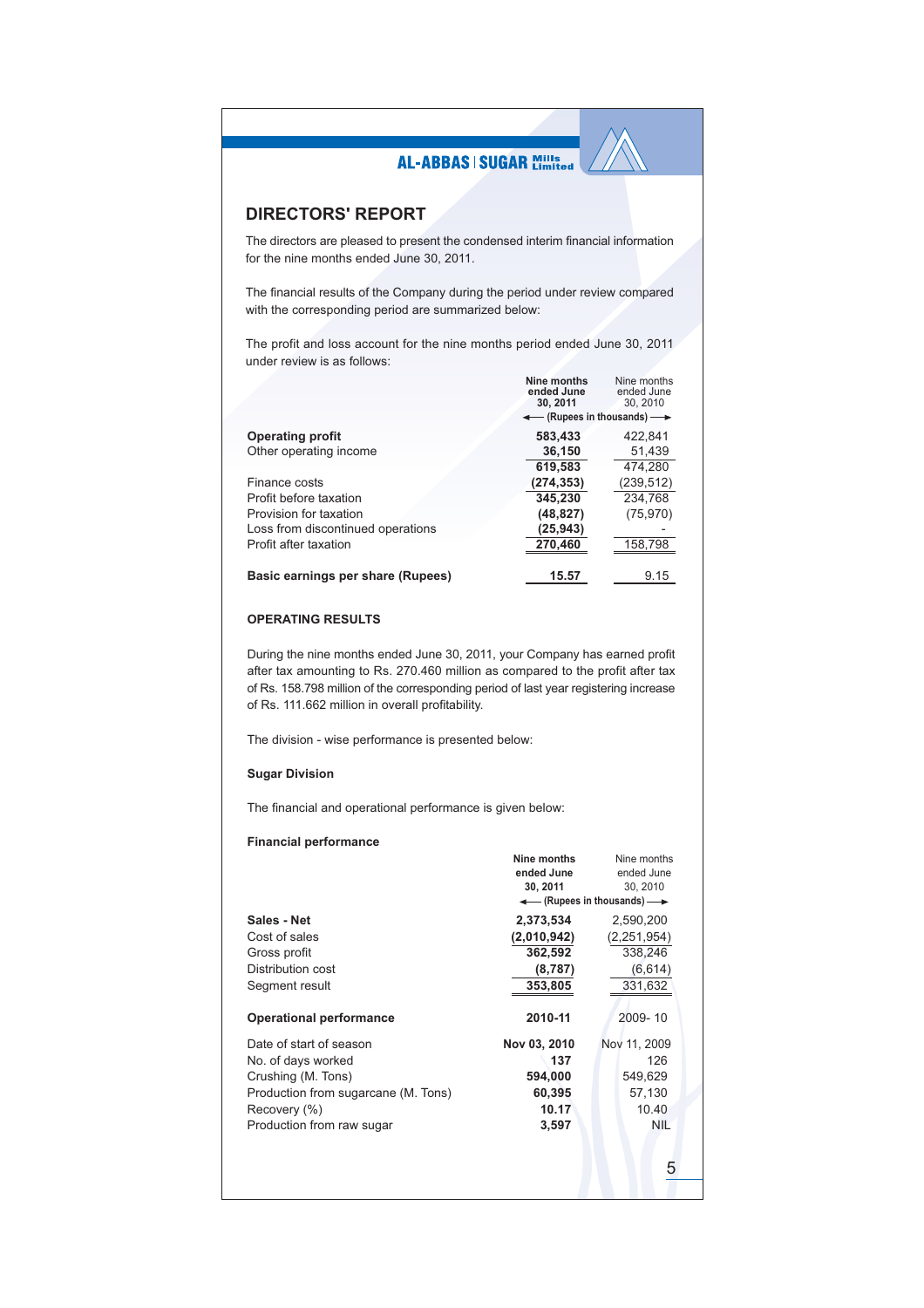Crushing operations for 2010-11 season started on November 3, 2010 and the plant operated for 137 days ending on March 20, 2011 as against 126 days of preceding season. The Sugarcane crushed during the current season was 594,000 M.T with average sucrose recovery of 10.17% and sugar production of 60,395 M.T, as compared with crushing of 549,629 with average sucrose recovery of 10.40% and sugar production of 57,130 M.T of same period of last year. The Company also produced 3,597 M.T of sugar from raw sugar.

Prompt cash payment to the farmer and quality procurement of sugarcane ensured that Company crushed quality sugarcane which resulted in consistent sugarcane crushing and sucrose content.

Nine months

Nine months

#### **Ethanol Division**

|                                                                 | ended June<br>30.2011<br>$\leftarrow$ (Rupees in thousands) $\rightarrow$ | ended June<br>30.2010 |
|-----------------------------------------------------------------|---------------------------------------------------------------------------|-----------------------|
| Sales - Net                                                     | 2.134.559                                                                 | 1.839.506             |
| Cost of sales                                                   | (1,589,087)                                                               | (1,480,184)           |
| Gross profit                                                    | 545,472                                                                   | 359,322               |
| Distribution cost                                               | (57, 995)                                                                 | (67, 445)             |
| Segment result                                                  | 487,477                                                                   | 291,877               |
| The operational data is given below:<br><b>Operational data</b> |                                                                           |                       |
| <b>Operational performance</b><br>Based on number of days       | 2010-11                                                                   | 2009-10               |
| Production (M.Tons) - Unit I and II                             | 31.265                                                                    | 27.505                |
| Capacity attained Unit I and II                                 | 98%                                                                       | 98%                   |

During the period under review, this division produced 31,265 M.T ethanol as compared to corresponding period of last financial year of 27,505 M.T showing increase of 14% production.

#### Power, Chemical and Alloys Division

During the period under review, the chemical division has incurred segment loss of Rs. 157.374 million as compared to the segment loss of Rs. 79.105 million of the same period last year from continuing operations and a loss of Rs. 25.943 million from discontinued operations of the current period. The loss is mainly due to higher input cost of production of ferroalloys and low selling prices due to competition with importers.

### **FUTURE PROSPECTS**

The future outlook of your Company entirely depends on stable selling prices of both sugar and ethanol.

The sugar price of local and international market is showing slight improvement as compared to previous quarters. The Government has abolished sales tax and special excise duty and imposed 8% Federal Excise Duty (FED). The FED is on the actual sugar sale price of the sugar rather on fixed amount.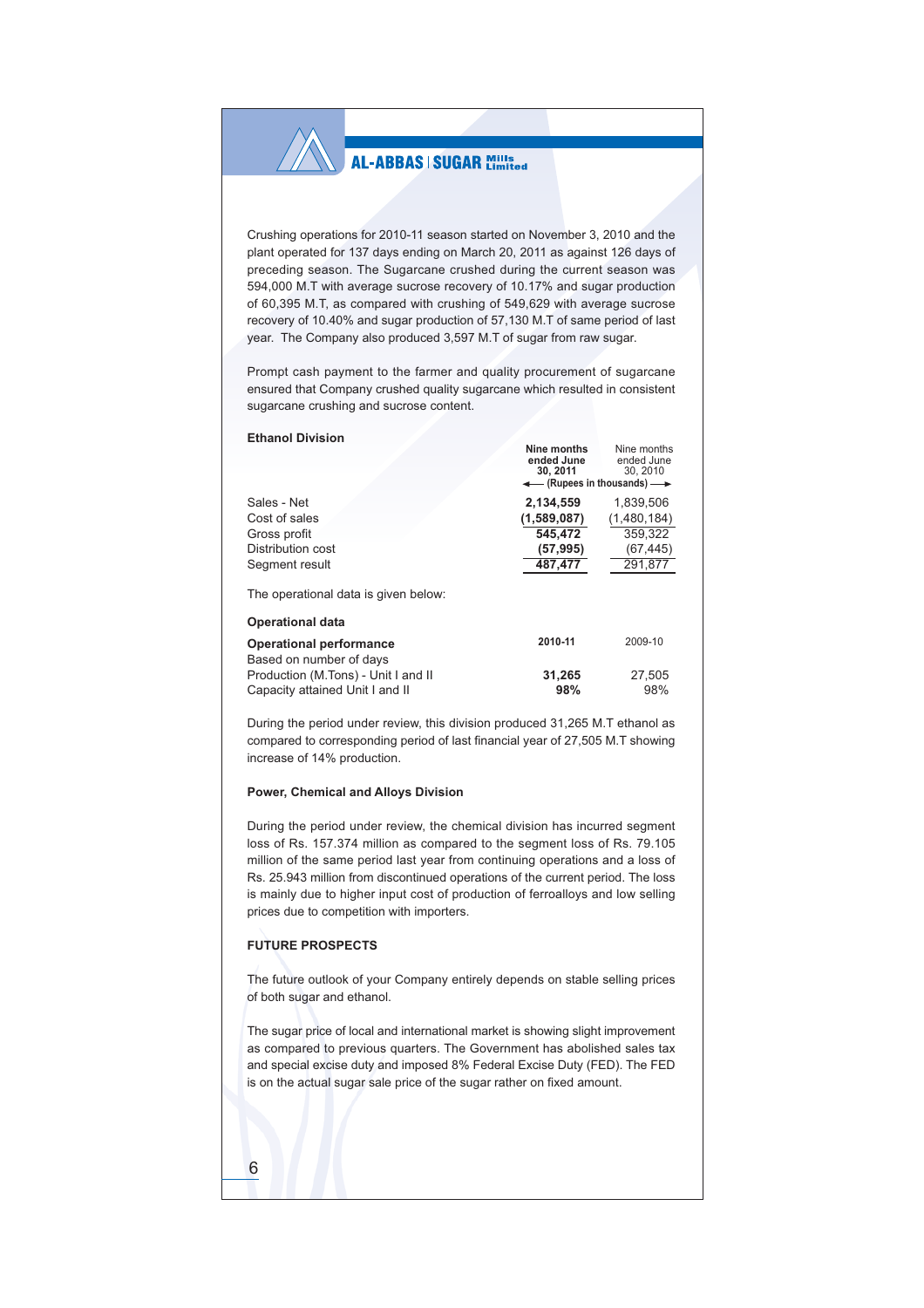The consumption of ethanol has grown considerably in the last few years, mainly as a renewable fuel. The production of ethanol in Brazil - the largest producer and exporter is also showing sign of reduction in ethanol production and increase in local demand. This would lead to stable international ethanol prices.

As a whole, your Company is well aware of the challenges being faced and would do its best to take all necessary measures to increase the production of all its divisions and overall profitability of the Company despite a daunting situation ahead.

#### **ACKNOWLEDGEMENT**

The Company strongly believes that its success is driven by the commitment and dedication of its employees. We acknowledge the contribution of each and every staff member of the Company for significant contribution in delivering such a strong performance. We would also like to express our thanks to the customers for their trust in our products and look forward to their continued patronage. We also thank our shareholders, banks and financial institution for their support, guidance and confidence reposed in our enterprise and stand committed to do our best to ensure full reward of their investment in the coming years. May Allah bless us in our efforts. A'meen!

On behalf of **Board** of Directors

Shunaid Qureshi **Chief Executive** 

Karachi: July 28, 2011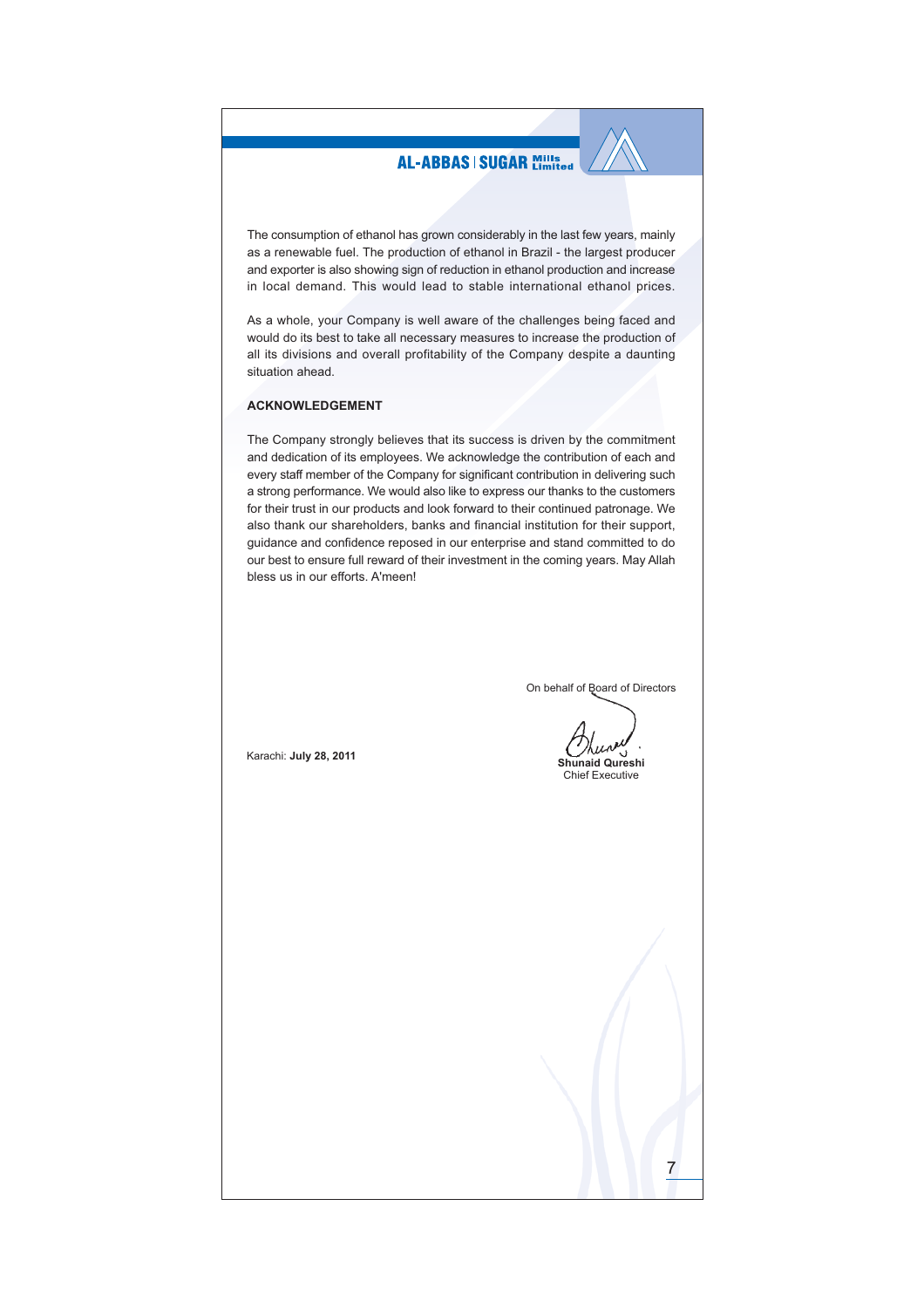# **CONDENSED INTERIM BALANCE SHEET (UN-AUDITED) AS AT JUNE 30, 2011**

|                                                                                                                                                                                                                                                                                        | <b>Note</b> | June<br>30.2011<br><b>Un-audited</b>                                                                  | September<br>30, 2010<br>Audited                                                                               |
|----------------------------------------------------------------------------------------------------------------------------------------------------------------------------------------------------------------------------------------------------------------------------------------|-------------|-------------------------------------------------------------------------------------------------------|----------------------------------------------------------------------------------------------------------------|
| <b>ASSETS</b>                                                                                                                                                                                                                                                                          |             | (Rupees in thousand)                                                                                  |                                                                                                                |
| <b>NON-CURRENT ASSETS</b>                                                                                                                                                                                                                                                              |             |                                                                                                       |                                                                                                                |
| Property, plant and equipment<br>Intangible assets<br>Long term loans and advances<br>Long term deposits<br>Long term investments<br>Deferred tax asset                                                                                                                                | 6<br>7      | 2,005,332<br>2,470<br>2,829<br>11,062<br>11,379<br><u>15,735 </u>                                     | 2,009,477<br>10,768<br>3,383<br>12,162<br>14,502<br>15,735                                                     |
|                                                                                                                                                                                                                                                                                        |             | 2,048,807                                                                                             | 2,066,027                                                                                                      |
| <b>CURRENT ASSETS</b>                                                                                                                                                                                                                                                                  |             |                                                                                                       |                                                                                                                |
| Stores, spares and loose tools<br>Stock-in-trade<br>Trade debts (considered good) - unsecured<br>Loans and advances<br>Trade deposits and prepayments<br>Other receivables<br>Short term investment<br>Accrued mark-up<br>Cash and bank balances<br>Non - current assets held for sale |             | 176,088<br>3,356,594<br>257,650<br>153,697<br>4,508<br>72,568<br>10,300<br>346<br>20,828<br>4,052,579 | 154,137<br>991,194<br>343,043<br>129,618<br>14,238<br>13,106<br>11,550<br>84<br>29,613<br>1,686,583<br>286,274 |
|                                                                                                                                                                                                                                                                                        |             | 19,470<br>6,120,856                                                                                   | 4,038,884                                                                                                      |
| <b>SHARE CAPITAL AND RESERVES</b>                                                                                                                                                                                                                                                      |             |                                                                                                       |                                                                                                                |
| Authorized capital<br>17,500,000 Ordinary shares of Rs. 10 each                                                                                                                                                                                                                        |             | 175,000                                                                                               | 175,000                                                                                                        |
| Issued, subscribed and paid-up capital<br><b>Reserves</b><br>Shareholders' equity                                                                                                                                                                                                      |             | 173,623<br>1,253,803<br>1,427,426                                                                     | 173,623<br>1,073,278<br>1,246,901                                                                              |
| <b>NON-CURRENT LIABILITIES</b>                                                                                                                                                                                                                                                         |             |                                                                                                       |                                                                                                                |
| Long term financing<br>Deferred liability                                                                                                                                                                                                                                              |             | 451,365<br>47,591<br>498.956                                                                          | 653,638<br>43,503<br>697,141                                                                                   |
| <b>CURRENT LIABILITIES</b>                                                                                                                                                                                                                                                             |             |                                                                                                       |                                                                                                                |
| Trade and other payables<br>Accrued mark-up<br>Short term borrowings<br>Current maturity of non-current liabilities<br>Provision for taxation                                                                                                                                          |             | 1,068,422<br>98,052<br>2,789,520<br>219,697<br>18,783<br>4.194.474                                    | 937,573<br>60,982<br>856,180<br>221,324<br>18,783<br>2,094,842                                                 |
| <b>CONTINGENCIES AND COMMITMENTS</b>                                                                                                                                                                                                                                                   | 8           | 6,120,856                                                                                             | 4,038,884                                                                                                      |
| The annexed notes form an integral part of this condensed interim financial information.                                                                                                                                                                                               |             |                                                                                                       |                                                                                                                |
| <b>Muhammad Iqbal Usman</b><br>Chairman<br>8                                                                                                                                                                                                                                           |             |                                                                                                       | Shunaid Qureshi<br><b>Chief Executive</b>                                                                      |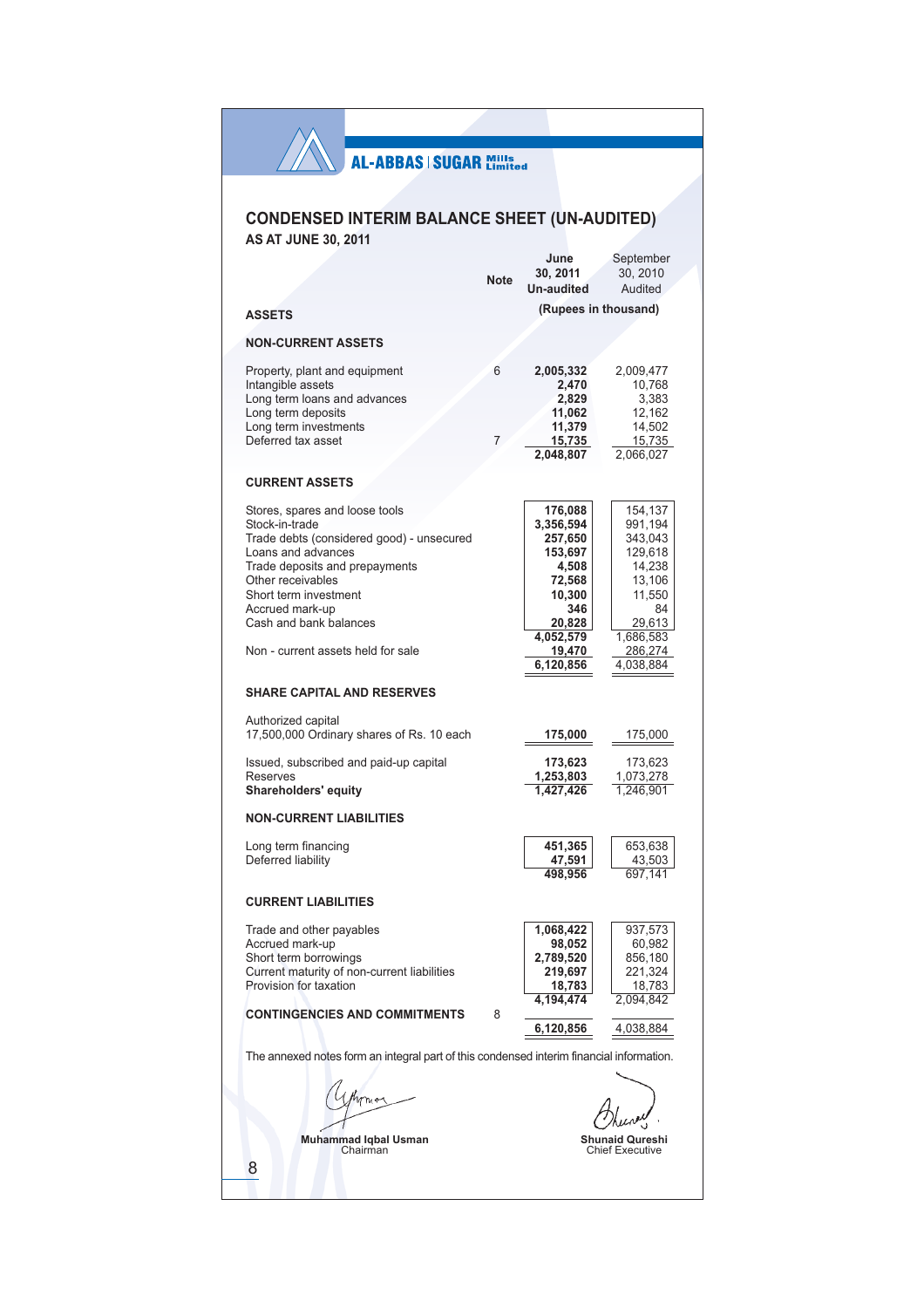## **CONDENSED INTERIM PROFIT AND LOSS ACCOUNT (UN-AUDITED)** FOR THE NINE MONTHS PERIOD AND QUARTER ENDED JUNE 30, 2011

|                                   | Nine months period ended |                      | <b>Quarter Ended</b> |             |
|-----------------------------------|--------------------------|----------------------|----------------------|-------------|
|                                   | June 30,                 | June 30,             | <b>June 30,</b>      | June 30,    |
|                                   | 2011                     | 2010                 | 2011                 | 2010        |
|                                   |                          | (Rupees in thousand) |                      |             |
|                                   |                          |                      |                      |             |
| <b>Continuing operations</b>      |                          |                      |                      |             |
| Sales - Net                       | 4,740,847                | 4,735,461            | 1,261,749            | 2,577,403   |
| Cost of sales                     | (3,982,854)              | (4, 139, 030)        | (940, 900)           | (2,325,168) |
| <b>Gross profit</b>               | 757,993                  | 596,431              | 320,849              | 252,235     |
| Distribution cost                 | (66, 782)                | (74, 059)            | (18, 889)            | (22, 116)   |
| Administrative expenses           | (80, 963)                | (73, 638)            | (25, 298)            | (23,998)    |
| Other operating expenses          |                          | (25, 893)            |                      | (13,900)    |
|                                   | (26, 815)                |                      | (11, 033)            |             |
|                                   | (174, 560)               | (173, 590)           | (55, 220)            | (60, 014)   |
| <b>Operating profit</b>           | 583,433                  | 422,841              | 265,629              | 192,221     |
| Finance cost                      | (274,353)                | (239, 512)           | (121, 349)           | (86, 664)   |
| Other operating income            | 36,150                   | 51,439               |                      | 12,989      |
| <b>Profit before taxation</b>     | 345,230                  | 234,768              | 144.280              | 118.546     |
|                                   |                          |                      |                      |             |
| <b>Taxation</b>                   |                          |                      |                      |             |
| Current                           | (47, 598)                | (47, 618)            | (12, 719)            | (36, 772)   |
| Prior                             | (1,229)                  |                      | (1,229)              |             |
| Deferred                          |                          | (28, 352)            |                      | (23, 410)   |
|                                   | (48, 827)                | (75, 970)            | (13, 948)            | (60, 182)   |
| <b>Profit after taxation from</b> |                          |                      |                      |             |
| continuing operations             | 296,403                  | 158,798              | 130,332              | 58,364      |
|                                   |                          |                      |                      |             |
| <b>Discontinued operations</b>    |                          |                      |                      |             |
| Loss from discontinued            |                          |                      |                      |             |
| operations                        | (25, 943)                |                      | (13, 441)            |             |
| Net profit for the                |                          |                      |                      |             |
| period ended                      | 270,460                  | 158,798              | 116,891              | 58,364      |
|                                   |                          |                      |                      |             |
|                                   |                          |                      | (Rupees)             |             |
| Earning per share - From          |                          |                      |                      |             |
| continued operations -            |                          |                      |                      |             |
| Basic and diluted                 | 17.06                    | 9.15                 | 7.50                 | 3.36        |
| Loss per share - From             |                          |                      |                      |             |
| discontinued operations -         |                          |                      |                      |             |
| Basic and diluted                 | (1.49)                   |                      | (0.77)               |             |
| Earning per share                 |                          |                      |                      |             |
| - Basic and diluted               | 15.57                    | 9.15                 | 6.73                 | 3.36        |
|                                   |                          |                      |                      |             |

The annexed notes form an integral part of this condensed interim financial information.

Uthome

Muhammad Iqbal Usman<br>Chairman

Shunaid Qureshi<br>Chief Executive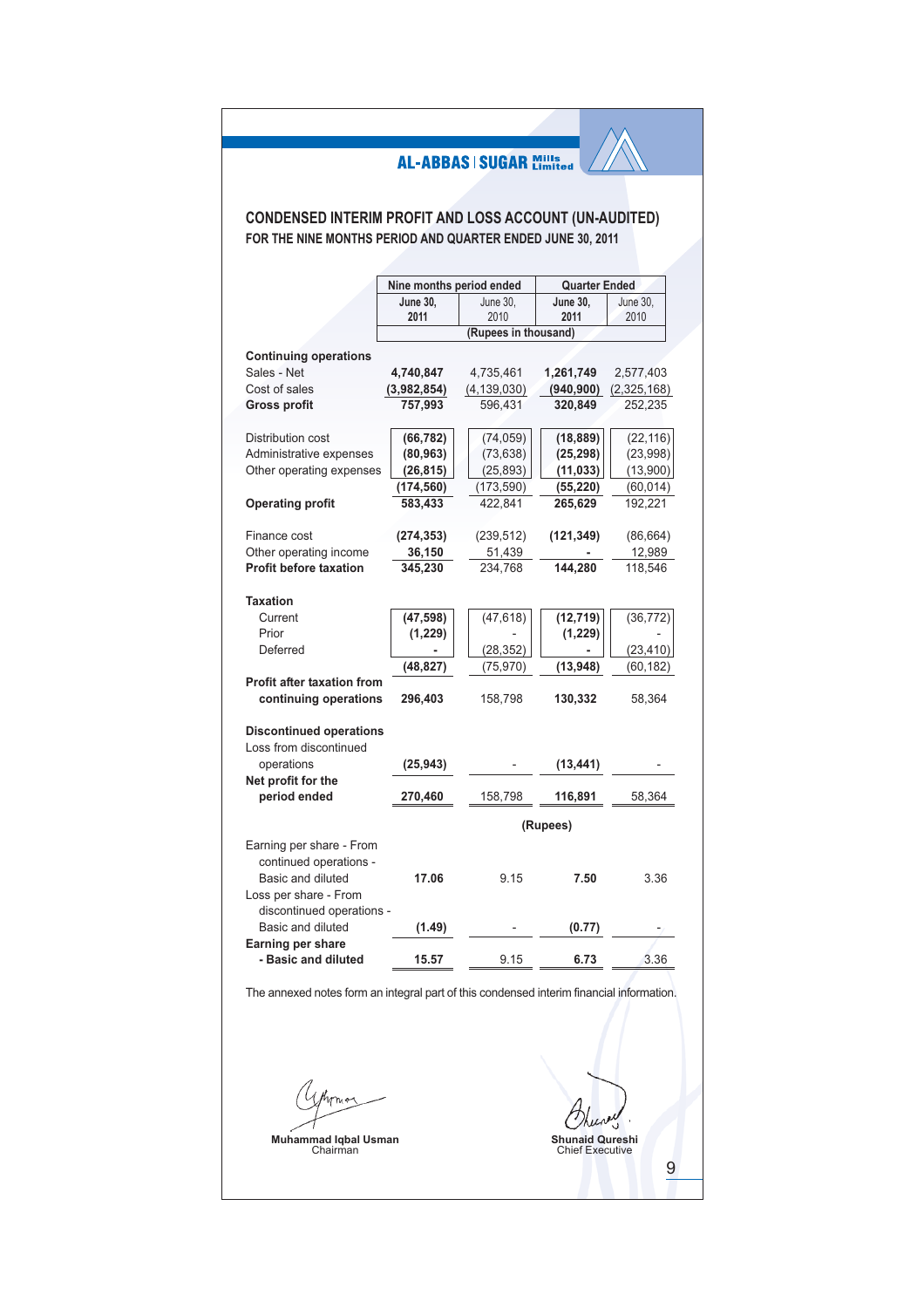### CONDENSED INTERIM STATEMENT OF COMPREHENSIVE INCOME (UN-AUDITED) FOR THE NINE MONTHS PERIOD AND QUARTER ENDED JUNE 30, 2011

|                                                              |                 | Nine months period ended | <b>Quarter Ended</b> |          |
|--------------------------------------------------------------|-----------------|--------------------------|----------------------|----------|
|                                                              | <b>June 30,</b> | June 30,                 | June 30,             | June 30, |
|                                                              | 2011            | 2010                     | 2011                 | 2010     |
|                                                              |                 | (Rupees in thousand)     |                      |          |
|                                                              |                 |                          |                      |          |
| Profit after taxation                                        | 270.460         | 158.798                  | 116,891              | 58.364   |
| Other comprehensive income<br>Unrealised loss on revaluation |                 |                          |                      |          |
| of available for sale investments (3,123)                    |                 | (12, 045)                | (2, 279)             | (5,575)  |
| <b>Total comprehensive</b>                                   |                 |                          |                      |          |
| income for the period                                        | 267,337         | 146.753                  | 114,612              | 52.789   |

The annexed notes form an integral part of this condensed interim financial information.

1 Avons

Muhammad Iqbal Usman<br>Chairman

Shunaid Qureshi<br>Chief Executive

 $10$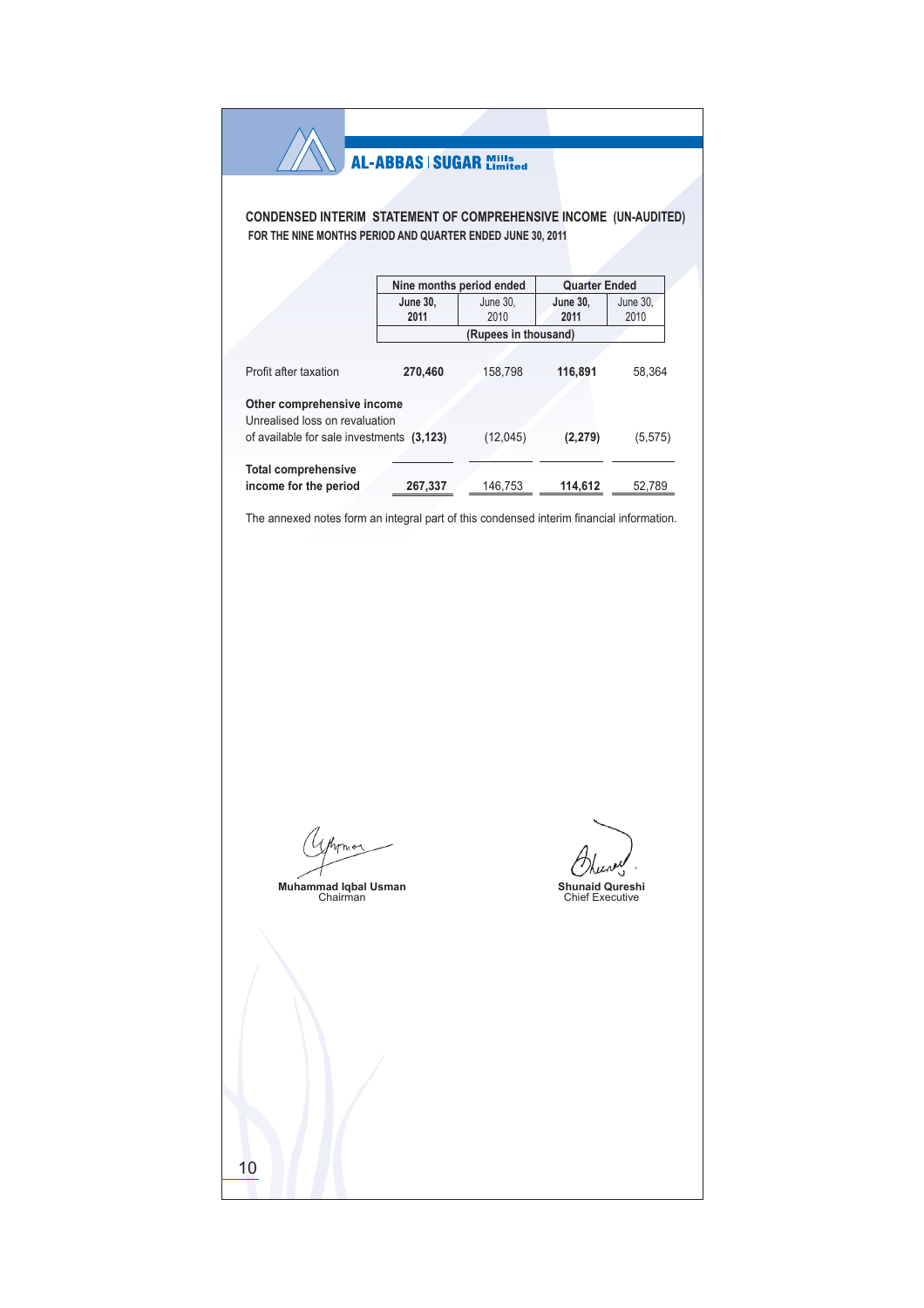## **CONDENSED INTERIM CASH FLOW STATEMENT (UN-AUDITED)** FOR THE NINE MONTHS PERIOD ENDED JUNE 30, 2011

|                                                         |               | Nine months period ended         |
|---------------------------------------------------------|---------------|----------------------------------|
|                                                         | June          | June                             |
| <b>Note</b>                                             | 30, 2011      | 30, 2010<br>(Rupees in thousand) |
| Cash flows from operating activities                    |               |                                  |
|                                                         |               |                                  |
| Cash used in operations<br>9                            | (1, 427, 409) | (198,003)                        |
| Financial charges paid                                  | (237, 283)    | (246, 088)                       |
| Taxes paid                                              | (69, 783)     | (40, 949)                        |
| Proceeds from sales of non-current assets held for sale | 104,145       |                                  |
|                                                         | (202, 921)    | (287, 037)                       |
| Net cash used in operating activities                   | (1,630,330)   | (485, 040)                       |
|                                                         |               |                                  |
| Cash flows from investing activities                    |               |                                  |
|                                                         |               |                                  |
| Capital expenditure on property, plant and equipment    | (24, 655)     | (54,048)                         |
| Proceeds from disposal of fixed assets                  | 1,918         | 3,741                            |
| Long term loans and advances                            | 554           | 2,951                            |
| Long term deposits                                      | 1,100         | (1, 563)                         |
| Net cash used in investing activities                   | (21, 083)     | (48, 919)                        |
|                                                         |               |                                  |
| Cash flows from financing activities                    |               |                                  |
|                                                         |               |                                  |
| Repayment of long term financing                        | (202, 273)    | (183, 934)                       |
| Repayment of long term loan from related parties        |               | (295, 176)                       |
| Repayment of liabilities against assets subject         |               |                                  |
| to finance lease                                        | (1,627)       | (1,260)                          |
| Dividend paid                                           | (86, 812)     | (69, 449)                        |
| Short term borrowings - net                             | 1,933,340     | 1,128,159                        |
| Net cash generated from financing activities            | 1,642,628     | 578,340                          |
| Net (decrease)/increase in cash and cash equivalents    | (8, 785)      | 44,381                           |
| Cash and cash equivalents at beginning of the period    | 29,613        | 12,504                           |
| Cash and cash equivalents at the end of the period      | 20,828        | 56,885                           |
|                                                         |               |                                  |

The annexed notes form an integral part of this condensed interim financial information.

*1 Hvms* 

Muhammad Iqbal Usman<br>Chairman

'nμ Shunaid Qureshi<br>Chief Executive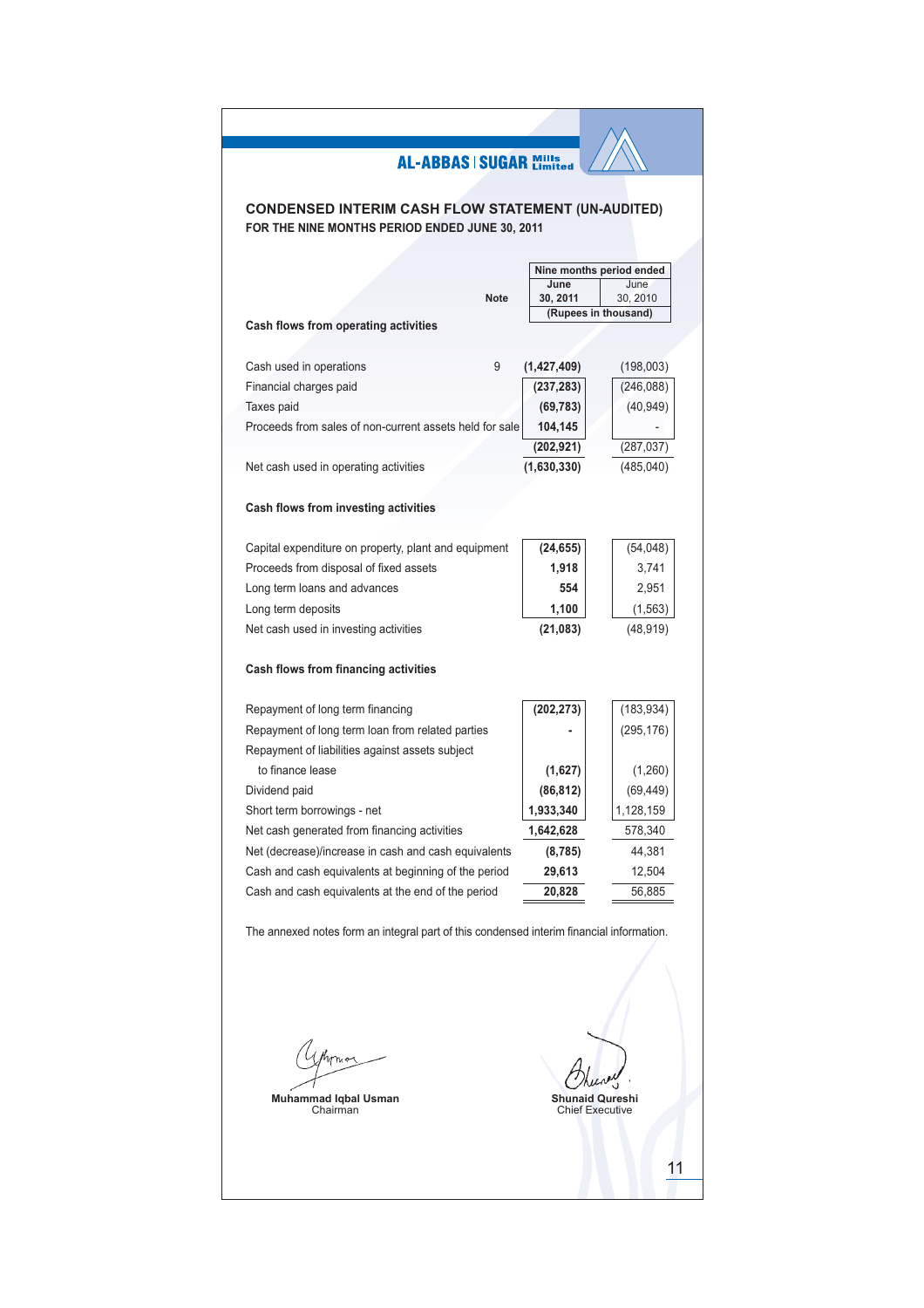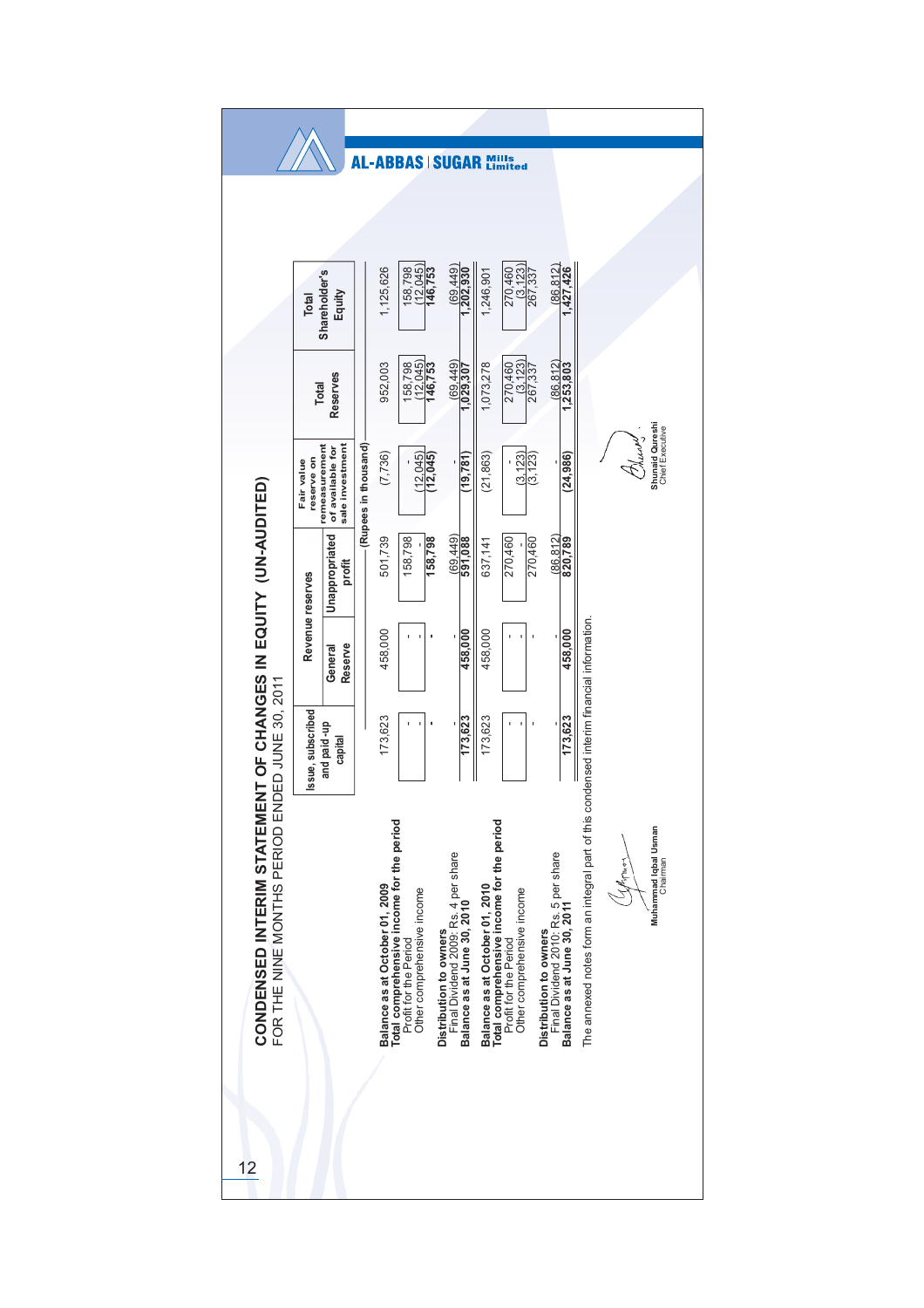NOTES TO THE CONDENSED INTERIM FINANCIAL INFORMATION (UN-AUDITED) FOR THE NINE MONTHS PERIOD ENDED JUNE 30, 2011

#### THE COMPANY AND ITS OPERATIONS 1

Al-Abbas Sugar Mills Limited - AASML ("the Company") was incorporated in Pakistan on May 2, 1991 as a public limited company under the Companies<br>Ordinance, 1984. The Company is listed on the Karachi Stock Exchange. The<br>registered office of the Company is situated at Pardesi House, Survey No.<br>2/ the Company under following business segments / divisions comprises of :

| S.NO | <b>Division</b>                         | Principal<br><b>Activities</b>                                                                                | Location of<br>undertaking        | Commencement<br>of commercial<br>production                |
|------|-----------------------------------------|---------------------------------------------------------------------------------------------------------------|-----------------------------------|------------------------------------------------------------|
| 1    | Sugar                                   | Manufacturing<br>and sale of<br>sugar                                                                         | Mirwah<br>Gorchani.<br>Mirpurkhas | December 15.<br>1993                                       |
| 2    | Fthanol                                 | Processing and<br>sale of industrial<br>ethanol                                                               | Mirwah<br>Gorchani.<br>Mirpurkhas | Unit I: August 20,<br>2000<br>Unit II: January 23,<br>2004 |
| 3    | Power*, chemical<br>and alloys Division | Manufacturing and<br>sales of Calcium<br>Carbide, Ferro<br>alloys, *Generation<br>and sales of<br>electricity | Dhabeji, Thatta.                  | November 1, 2006<br>*April 06, 2010                        |

#### **BASIS OF PREPARATION**  $\overline{2}$

This condensed interim financial information has been prepared in accordance with the requirements of the International Accounting Standards 34 "Interim Financial Reporting" and is submitted to the shareholders as required by Section 245 of the Companies Ordinance, 1984. This condensed interim financial information does not include all of the information required for full annual financial statements and should be read in conjunction with the published annual financial statements for the year ended September 30, 2010.

#### $\overline{3}$ **ACCOUNTING POLICIES**

The accounting policies, related judgments, estimates and assumptions adopted for the preparation of this condensed interim financial information statements of the same as those applied in preparation of the annual financial<br>statements of the Company for the year ended September 30, 2010.

#### INCOME TAX, WORKERS' PROFIT PARTICIPATION FUND AND  $\boldsymbol{\Lambda}$ **WORKERS' WELFARE FUND**

Provision in respect of income tax, workers' profit participation fund and workers welfare fund are estimated only and final liabilities will be determined on the basis of annual results.

#### 5 SEASONAL PRODUCTION

Due to the seasonal availability of sugarcane, the manufacturing of sugar<br>is carried out during the period of availability of sugarcane and cost incurred/accrued up to the reporting date have been accounted for. Accordingly, the cost incurred/accrued after the reporting date will be reported in the subsequent interim and annual financial statements.

|   |                                                          | Un-audited<br><b>June 30,</b><br>2011 | Audited<br>September 30,<br>2010 |
|---|----------------------------------------------------------|---------------------------------------|----------------------------------|
| 6 | <b>PROPERTY, PLANT AND EQUIPMENT</b><br><b>Additions</b> |                                       | (Rupees in thousand)             |
|   | Non - factory building on free hold land                 | 3,500                                 |                                  |
|   | Plant and machinery                                      | 400                                   |                                  |
|   | Furniture, fixture and others                            |                                       | 123                              |
|   | Motor vehicles                                           | 123                                   | 5,632                            |
|   | Office equipment                                         | 361                                   | 725                              |
|   | Computers                                                | 1,110                                 | 470                              |
|   |                                                          |                                       |                                  |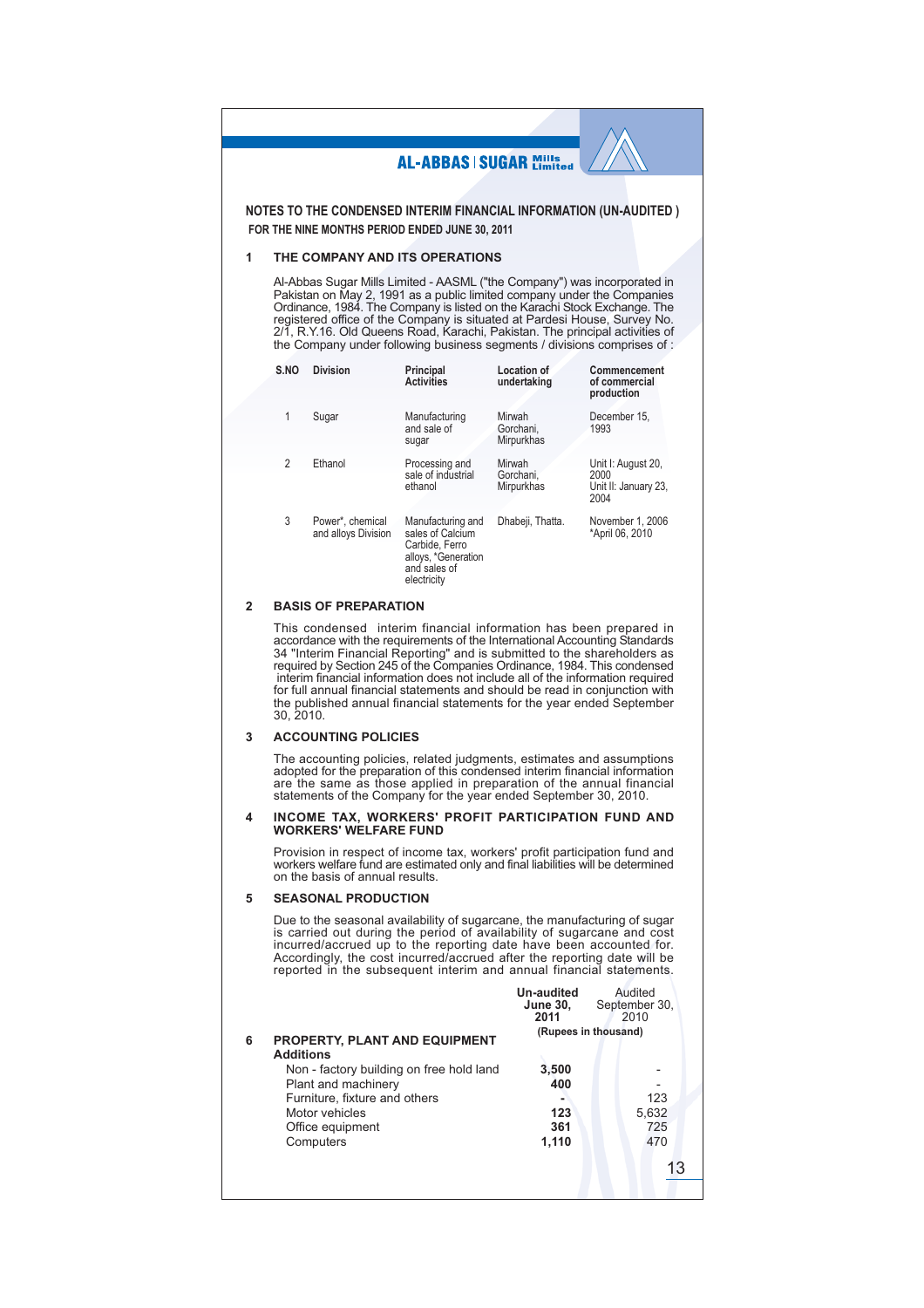| <b>Transferred</b>                                                                                                                            | <b>Un-audited</b><br>June 30.<br>2011 | Audited<br>September 30,<br>2010<br>(Rupees in thousand) |
|-----------------------------------------------------------------------------------------------------------------------------------------------|---------------------------------------|----------------------------------------------------------|
| Non - factory building (from CWIP)<br>Motor vehicle (from CWIP)<br>Plant and machinery (from Non-current                                      | 19,845<br>5,742                       |                                                          |
| assets held for sale)<br><b>Additions to CWIP</b><br>Non - factory building on free- hold land<br>Plant and machinery<br><b>Tank Terminal</b> | 61,000<br>19,161                      | 9,507<br>67,890                                          |
| <b>Transferred</b><br>To Non - factory building<br>To Motor vehicle                                                                           | (19, 845)<br>(5, 742)                 |                                                          |
| Disposal/Adjusment<br>Vehicle - at cost<br>Office equipment - at cost                                                                         | 2.336<br>143                          | 6,858                                                    |

#### **DEFERRED TAX ASSET**  $\overline{7}$

The company has not recognised its entire deferred tax debit relating to tax losses upto the period ended June 30, 2011 as it is improbable that in current/ensuing years, available tax losses would be fully adjusted agains

#### **CONTINGENCIES AND COMMITMENTS** 8

#### 8.1 Contingencies

There were no major changes in the status of contingencies as reported in the annual financial statements for the year ended September 30, 2010.

#### 8.2 Commitments

Commitments in respect of open letter of credit is amounting to Rs. 3.099 million. (September 30, 2010: Rs. 527.219 million).

|    |                                                                                                                                                                                                                                                                                  | <b>June 30,</b><br>2011                                                                                              | June 30,<br>2010                                                                                         |
|----|----------------------------------------------------------------------------------------------------------------------------------------------------------------------------------------------------------------------------------------------------------------------------------|----------------------------------------------------------------------------------------------------------------------|----------------------------------------------------------------------------------------------------------|
| 9  | <b>CASH USED IN OPERATIONS</b>                                                                                                                                                                                                                                                   | (Rupees in thousand)                                                                                                 |                                                                                                          |
|    | Profit before taxation and after discontinued<br>operations<br>Adjustments for:                                                                                                                                                                                                  | 319,287                                                                                                              | 234.768                                                                                                  |
|    | Depreciation<br>Non-cash loss from discontinued operations<br>Gain on disposal of fixed assets<br>Amortization of intangible assets<br>Fair value changes in short term investment<br>Interest income on loan to growers<br>Finance cost<br>Provision against deferred liability | 89,066<br>25.943<br>(1, 184)<br>8,298<br>1,250<br>(534)<br>274.353<br>4,088<br>401,280                               | 103,858<br>(1, 303)<br>3,755<br>8,125<br>239.512<br>2.748<br>356,695                                     |
|    | Operating profit before working capital changes                                                                                                                                                                                                                                  | 720,567                                                                                                              | 591,463                                                                                                  |
|    | (Increase)/decrease in current assets<br>Stores, spare parts and loose tools<br>Stock-in-trade<br>Trade debts<br>Loans and advances<br>Other receivables<br>Trade deposits and short term prepayments<br>Accrued mark-up<br>Increase in trade and other payables                 | (21, 951)<br>(2,365,400)<br>85,393<br>(3,122)<br>16,254<br>9,730<br>272<br>(2, 278, 824)<br>130,848<br>(1, 427, 409) | (11, 885)<br>(907, 603)<br>26,145<br>(197, 029)<br>(9,738)<br>165<br>(1,099,945)<br>310,479<br>(198,003) |
| 14 |                                                                                                                                                                                                                                                                                  |                                                                                                                      |                                                                                                          |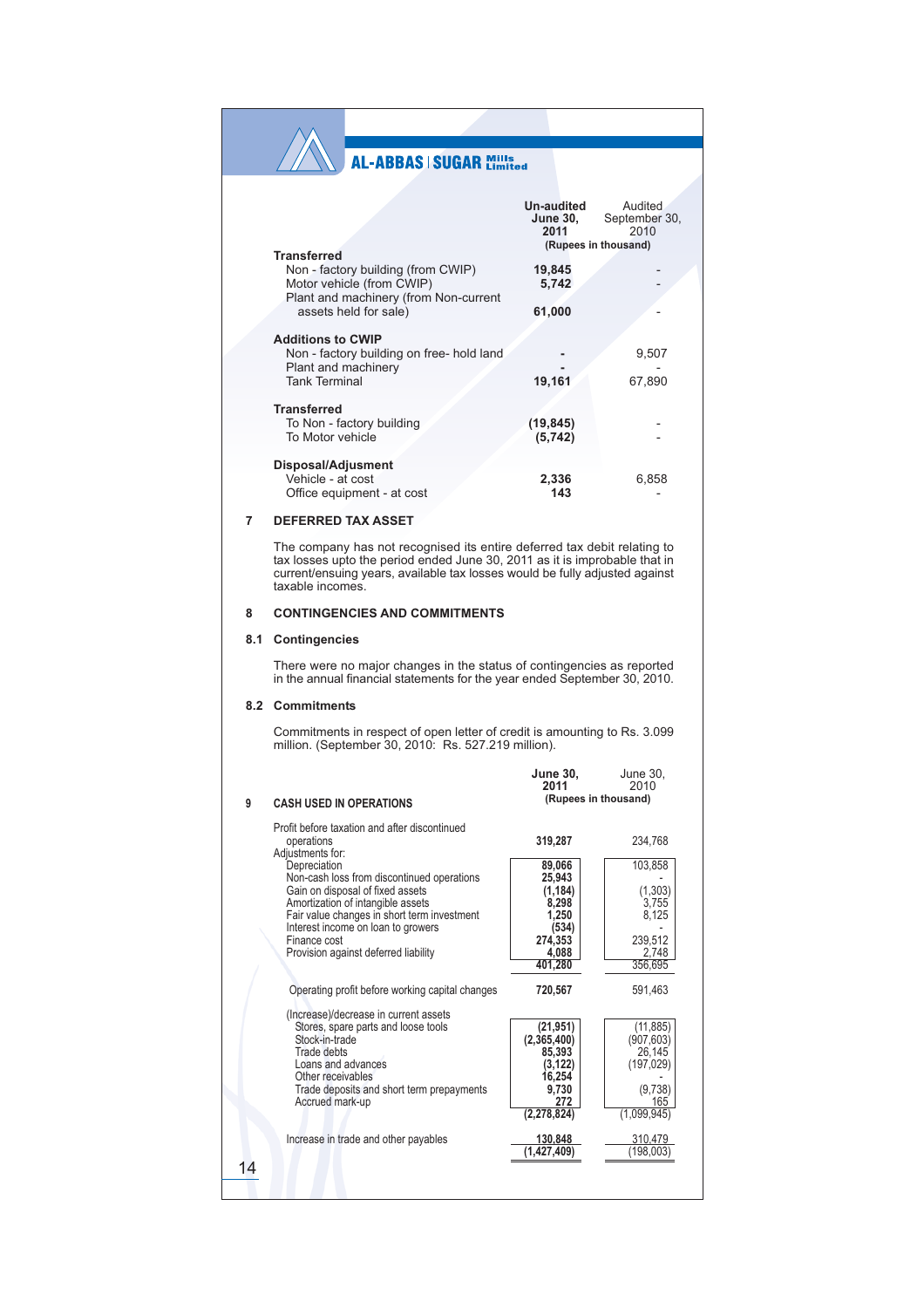|                      |                           |      |                                       |           | AL-ABBAS   SUGAR Mills    |                                                                                                                                                                                                                      |  |  |  |  |
|----------------------|---------------------------|------|---------------------------------------|-----------|---------------------------|----------------------------------------------------------------------------------------------------------------------------------------------------------------------------------------------------------------------|--|--|--|--|
|                      |                           |      |                                       |           |                           |                                                                                                                                                                                                                      |  |  |  |  |
|                      |                           |      |                                       |           |                           |                                                                                                                                                                                                                      |  |  |  |  |
| (Rupees in thousand) | Nine Months Ended June 30 | 2010 |                                       | 4,735,461 | 522,372                   | $(73,638)$<br>$(25,893)$<br>$(239,512)$<br>$51,439$<br>(75, 970)<br>158,798<br>158,798                                                                                                                               |  |  |  |  |
|                      |                           | 2011 | Total                                 | 4,740,847 | 691,211                   | 296,403<br>$(80, 963)$<br>$(26, 815)$<br>$(274, 353)$<br>$36, 150$<br>(25, 943)<br>270,460<br>(48, 827)                                                                                                              |  |  |  |  |
|                      |                           | 2010 |                                       | 305,755   |                           |                                                                                                                                                                                                                      |  |  |  |  |
|                      |                           | 2011 | Power, Chemical, Alloys<br>and Others | 232,754   | $(150, 071)$ $(101, 137)$ |                                                                                                                                                                                                                      |  |  |  |  |
|                      |                           | 2010 | Ethanol                               | 1,839,506 | 291,877                   |                                                                                                                                                                                                                      |  |  |  |  |
|                      |                           | 2011 |                                       | 2,134,559 | 487,477                   |                                                                                                                                                                                                                      |  |  |  |  |
|                      |                           | 2010 | Sugar                                 | 2,590,200 | 331,632                   |                                                                                                                                                                                                                      |  |  |  |  |
|                      |                           | 2011 |                                       | 2,373,534 | 353,805                   |                                                                                                                                                                                                                      |  |  |  |  |
| SEGMENT REPORTING    |                           |      |                                       | Sales     | Segment results           | Taxation<br>Net profit from continuing operations<br>Loss from discontinued operations<br>Administrative expenses<br>Other operating expenses<br>Other operating income<br>Net profit for the period<br>Finance cost |  |  |  |  |
| $\frac{1}{2}$        |                           |      |                                       |           |                           |                                                                                                                                                                                                                      |  |  |  |  |
| 15                   |                           |      |                                       |           |                           |                                                                                                                                                                                                                      |  |  |  |  |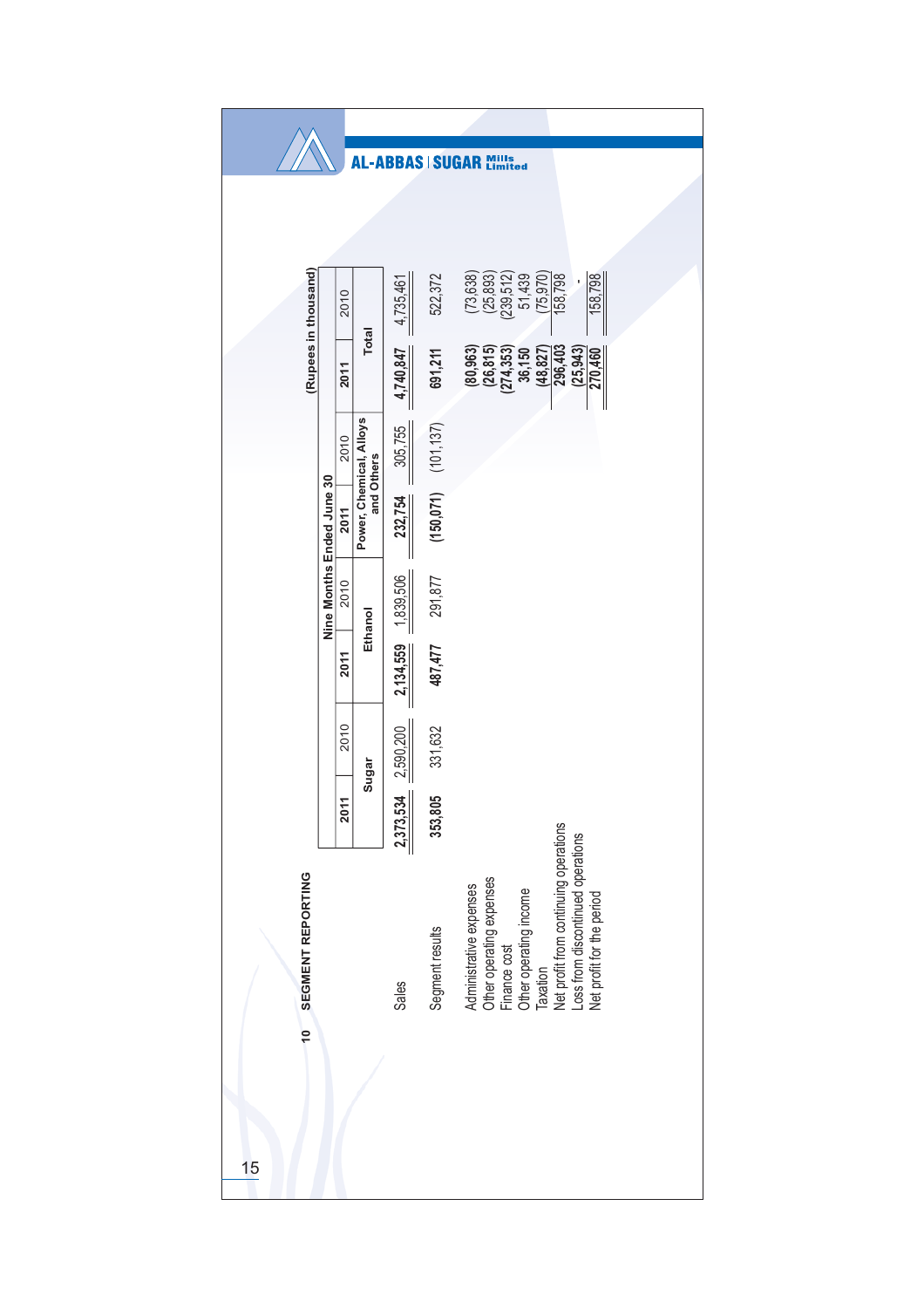|                      |                       |      |                                       |           |                 | <b>AL-ABBAS   SUGAR Mills</b>                                                                                                                                                           |  |
|----------------------|-----------------------|------|---------------------------------------|-----------|-----------------|-----------------------------------------------------------------------------------------------------------------------------------------------------------------------------------------|--|
|                      |                       |      |                                       |           |                 |                                                                                                                                                                                         |  |
|                      |                       | 2010 |                                       | 2,577,403 | 230,119         | (23,998)<br>(86, 664)<br>(60, 182)<br>(13,900)<br>12,989<br>58,364<br>58,364                                                                                                            |  |
| (Rupees in thousand) |                       | 2011 | Total                                 | 1,261,749 | 301,960         | 130,332<br>(25, 298)<br>(11, 033)<br>(121, 349)<br>(13,948)<br>(13, 441)<br>116,891                                                                                                     |  |
|                      |                       | 2010 |                                       | 200,510   | (52, 134)       |                                                                                                                                                                                         |  |
|                      |                       | 2011 | Power, Chemical, Alloys<br>and Others | 7,955     | (35, 534)       |                                                                                                                                                                                         |  |
|                      | Quarter ended June 30 | 2010 | Ethanol                               | 801,200   | 105,668         |                                                                                                                                                                                         |  |
|                      |                       | 2011 |                                       | 670, 121  | 165,534         |                                                                                                                                                                                         |  |
|                      |                       |      | 2010                                  | Sugar     | 1,575,693       | 176,585                                                                                                                                                                                 |  |
|                      |                       | 2011 |                                       | 583,673   | 171,960         |                                                                                                                                                                                         |  |
|                      |                       |      |                                       | Sales     | Segment results | Net profit from continuing operations<br>Loss from discontinued operations<br>Other operating expenses<br>Finance cost<br>Administrative expenses<br>Other operating income<br>Taxation |  |
|                      |                       |      |                                       |           |                 | 16                                                                                                                                                                                      |  |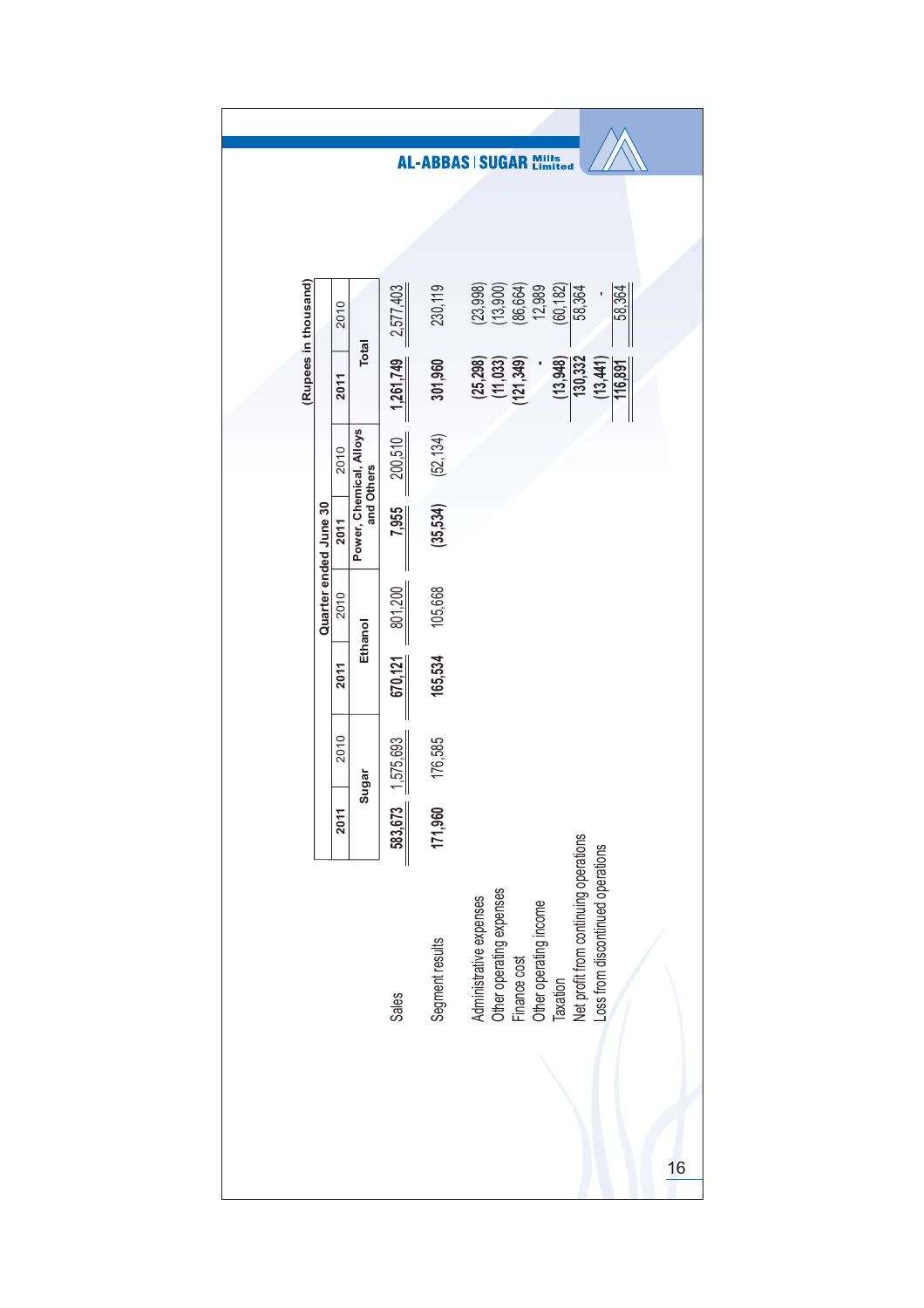|                                                             |                                       |                                                                                       | -ABBAS<br>A J                   |                                                           | <b>SUGAR</b>         | Mills<br>Limited |                                                           |                   |              |                                           |                                                                                                                                                                                          |
|-------------------------------------------------------------|---------------------------------------|---------------------------------------------------------------------------------------|---------------------------------|-----------------------------------------------------------|----------------------|------------------|-----------------------------------------------------------|-------------------|--------------|-------------------------------------------|------------------------------------------------------------------------------------------------------------------------------------------------------------------------------------------|
|                                                             |                                       |                                                                                       |                                 |                                                           |                      |                  |                                                           |                   |              |                                           |                                                                                                                                                                                          |
| (Rupees in thousand)<br>September<br>30, 2010               |                                       | 3,270,288                                                                             | 286,274<br>482,322<br>4,038,884 | 2,468,758                                                 | 323,225<br>2,791,983 | 57,872           | 39,797<br>97,669                                          | 123, 173          | 7,428        | 11,666                                    |                                                                                                                                                                                          |
| June 30,<br>2011                                            | <b>Total</b>                          | 5,864,488                                                                             | 19,470<br>236,898<br>6,120,856  | 4,622,016                                                 | 71,414<br>4,693,430  | 19,161           | 5,494<br>24,655                                           | 89,066            | 8,298        |                                           |                                                                                                                                                                                          |
| September<br>30,2010                                        | Power, Chemical, Alloys<br>and Others | 884,427                                                                               |                                 | 602,422                                                   |                      |                  |                                                           | 38,396            |              | 11,666                                    |                                                                                                                                                                                          |
| June 30,<br>2011                                            |                                       | 982,945                                                                               |                                 | 66,905                                                    |                      |                  |                                                           | 27,230            |              |                                           |                                                                                                                                                                                          |
| September<br>30, 2010                                       | Ethanol                               | 1,005,663                                                                             |                                 | 701,807                                                   |                      | 57,872           |                                                           | 26,867            |              |                                           |                                                                                                                                                                                          |
| <b>June 30,</b><br>2011                                     |                                       | 1,584,026                                                                             |                                 | 1,139,435                                                 |                      | 19,161           |                                                           | 19,054            |              |                                           |                                                                                                                                                                                          |
| September<br>30,2010                                        | Sugar                                 | 1,380,198                                                                             |                                 | 1,164,529                                                 |                      |                  |                                                           | 57,910            | 7,428        |                                           |                                                                                                                                                                                          |
| 30,<br>$\overline{\phantom{0}}$<br>June<br>$\overline{201}$ |                                       | 3,297,517                                                                             |                                 | 3,415,676                                                 | ı                    |                  |                                                           | 42,782            | 8,298        |                                           |                                                                                                                                                                                          |
|                                                             |                                       | held for sale<br>Unallocated segment assets<br>Segment assets<br>Non - current assets |                                 | Segment liabilities<br>Unallocated segment<br>liabilities |                      |                  | Capital expenditure<br>Unallocated capital<br>expenditure |                   | Amortization | Non cash items other<br>than depreciation | The operations of Medium Density Fiber Board Division has been suspended and carrying values of the undisposed segment assets has been<br>classified as Non-current asset held for sale. |
| 17                                                          |                                       | 10.1                                                                                  |                                 | 10.2                                                      |                      | 10.3             |                                                           | 10.4 Depreciation | 10.5         | 10.6                                      | 10.7                                                                                                                                                                                     |